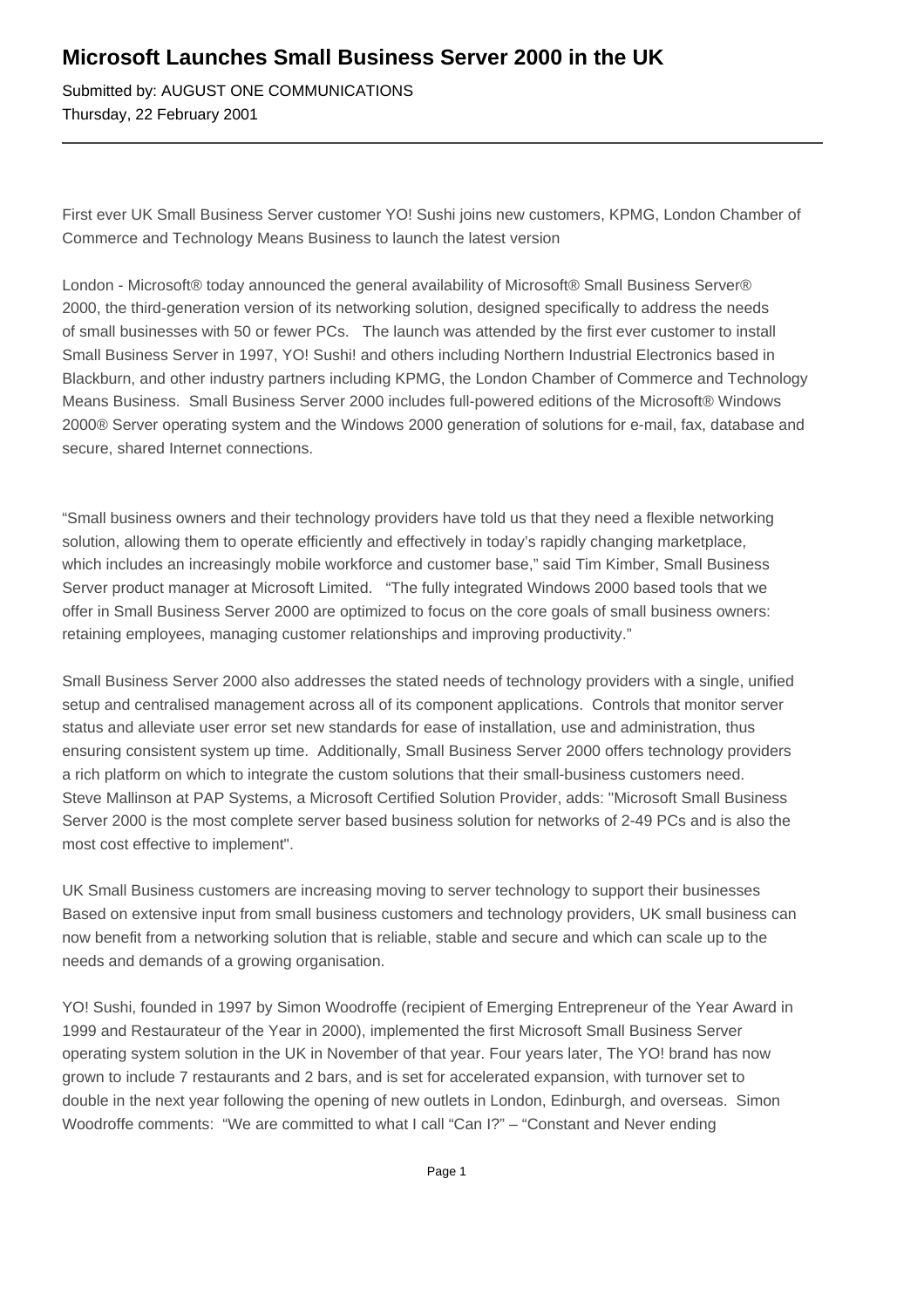Innovation", and the reason we are with Microsoft is because We Get It". He adds: "Business is like a Formula 1 Motor Race - we have a 3 second lead right now and to keep that we need up to the second information. I can tell you that having Microsoft in our pits feels good!"

Northern Industrial Electronics (NIE) is the latest small business in the UK to install Small Business Server, with support from Intel and PAP Systems, a Microsoft Certified Partner, based in Bolton. Set up as a one man business in 1979 in Blackburn, NIE has been providing specialist industrial electronic repairs and has grown into one of the biggest names in industrial electronic repairs whilst remaining a small business. NIE now serves customers worldwide, from small businesses to multi-national organisations, in areas of industry such as textiles, engineering, plastics, printing / paper, brewing, agricultural and food production among many others. "In the field of industrial electronic repairs, where prices are continually forced downwards whilst jobs become more complex, we are constantly looking for ways to become more efficient. Microsoft's Small Business Server will enable us to do this in a cost effective way with minimal disruption," comments Andy Flemming, Work! s Manager at NIE.

UK Small Business research shows technology still scares small businesses According to a recent survey by KPMG and Microsoft, UK Small Businesses that want to grow are continuing to face higher costs and lower profitability because of a failure to understand the power of the Internet, regardless of their desire to sell products over the Internet. Phil Cotton, head of e Business in KPMG's owner managed business team, said: "Growing organisations with e Ability are a very attractive proposition to investors. Financial backers are extremely discerning when looking for evidence of the integration of e Strategy within the overall business strategy. Achieving this integration will enable small and medium sized organisations to increase the real value of their business by gaining access to various vehicles for growth, thus enabling them to develop within the lifecycle of their business – I believe this complete integration is a critical success factor towards a small organisation's business strategy."

What the latest version of Small Business Server delivers

Components of Small Business Server 2000 include the following:

· Multipurpose Operating System includes Windows 2000 Server, a network operating system that provides file/print, Internet Information Services 5.0 Web server, Microsoft Routing and Remote Access Service, shared application and additional communications services, along with overall improvements in server performance and reliability.

· Exchange 2000 Server (with Outlook 2000 clients), a reliable messaging and collaboration server that provides e-mail, shared calendaring, task management, shared contacts, instant messaging, Microsoft NetMeeting conferencing functionality and broad Internet standards support. Improved Outlook Web Access enables users to view their own in-box, calendars, contacts and tasks as well as Exchange Public Folders from any PC on the network or over an Internet-based virtual private network with a Web browser.

· Microsoft Internet Security and Acceleration Server 2000 provides users with rock-solid Internet security while enabling the management of individualized Web access policies and increasing the speed of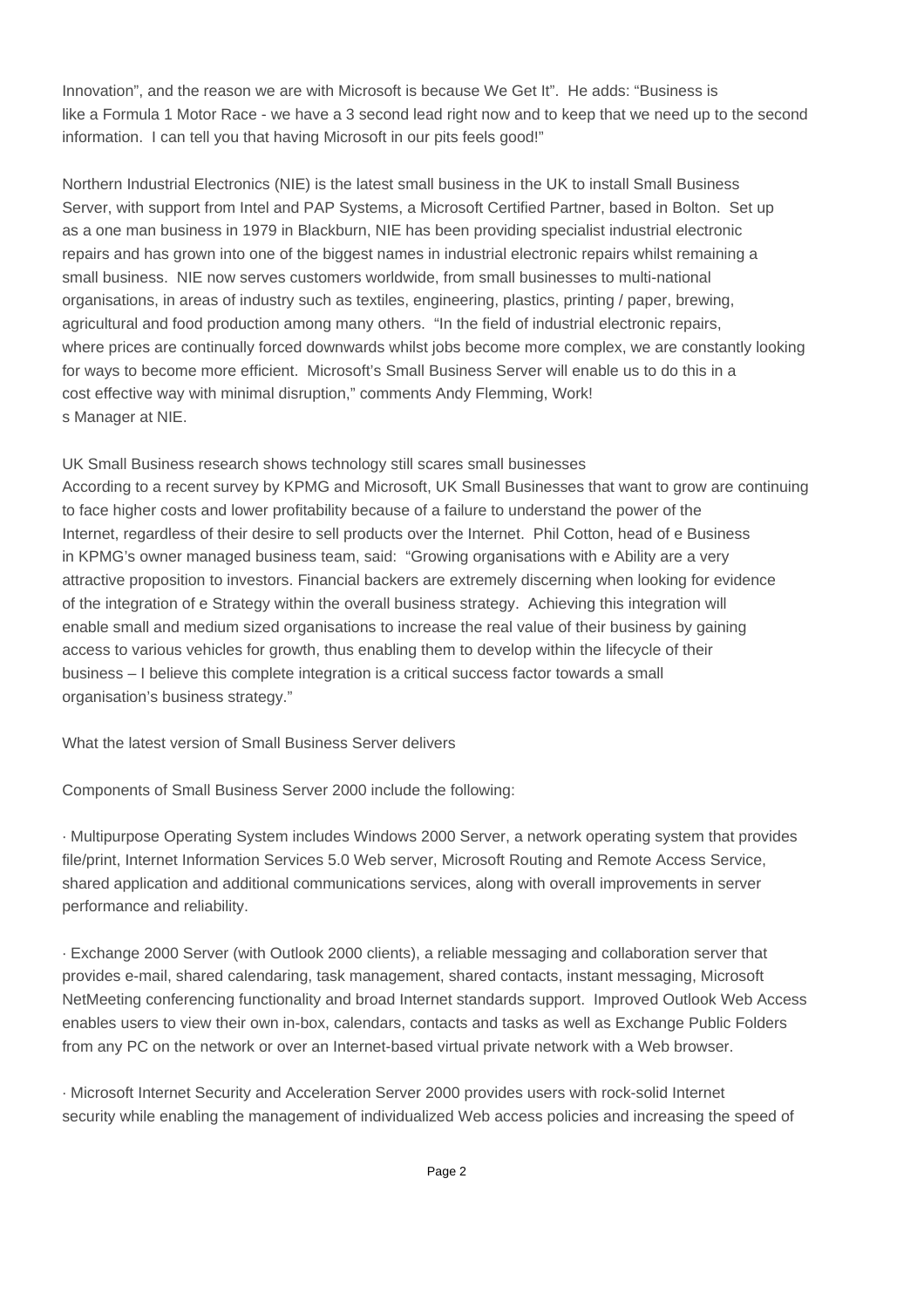retrieval for frequently used Internet Web pages.

· Microsoft SQL Server 2000 offers users an easier way to publish database information, such as inventory catalogs on the Internet. It also delivers improved performance, reliability and availability.

· New shared fax service allows users to send faxes from their desktops through a multiple shared fax modem or interface.

· Shared modem service enables the client machines to use modems shared on Small Business Server 2000 to connect to external information services.

· Microsoft FrontPage 2000, a leading Web authoring tool, makes it easy for new and experienced Web users to create great-looking Web content, even if they have no programming experience.

· One integrated setup installs and configures the operating system, all application components and service packs. The setup includes disk space, system compatibility and dependency checking. Remote or in-house administrators can easily deploy virtually any software application to Small Business Server-based client machines.

· Windows Terminal Services in remote administration mode give administrators complete control of servers from their offices off-site. Technology providers can use Internet connections to perform maintenance and diagnose or fix problems remotely.

## Availability

Microsoft Small Business Server 2000 is available immediately from a variety of PC manufacturers, retail outlets, technology providers and consultants for an estimated retail price of £1100 for basic SBS with 5 Client Access Licenses. Key hardware partners include Intel, Dell, Compaq, Hewlett-Packard, Gateway and IBM. Small Business Server 4.5 customers qualify for a version upgrade offer to Small Business Server 2000. For the most current information regarding Small Business Server 2000 please visit www.microsoft.com/uk/sbs

Founded in 1975, Microsoft (Nasdaq "MSFT") is the worldwide leader in software for personal and business computing. The company offers a wide range of products and services designed to empower people through great software-any time, any place and on any device.

Microsoft and Windows are either registered trademarks or trademarks of Microsoft Corp. in the United States and/or other countries.

For customer product enquiries please advise readers to contact Microsoft Connection on 0345 00 2000.

For further press information, please contact:

Tim Kimber